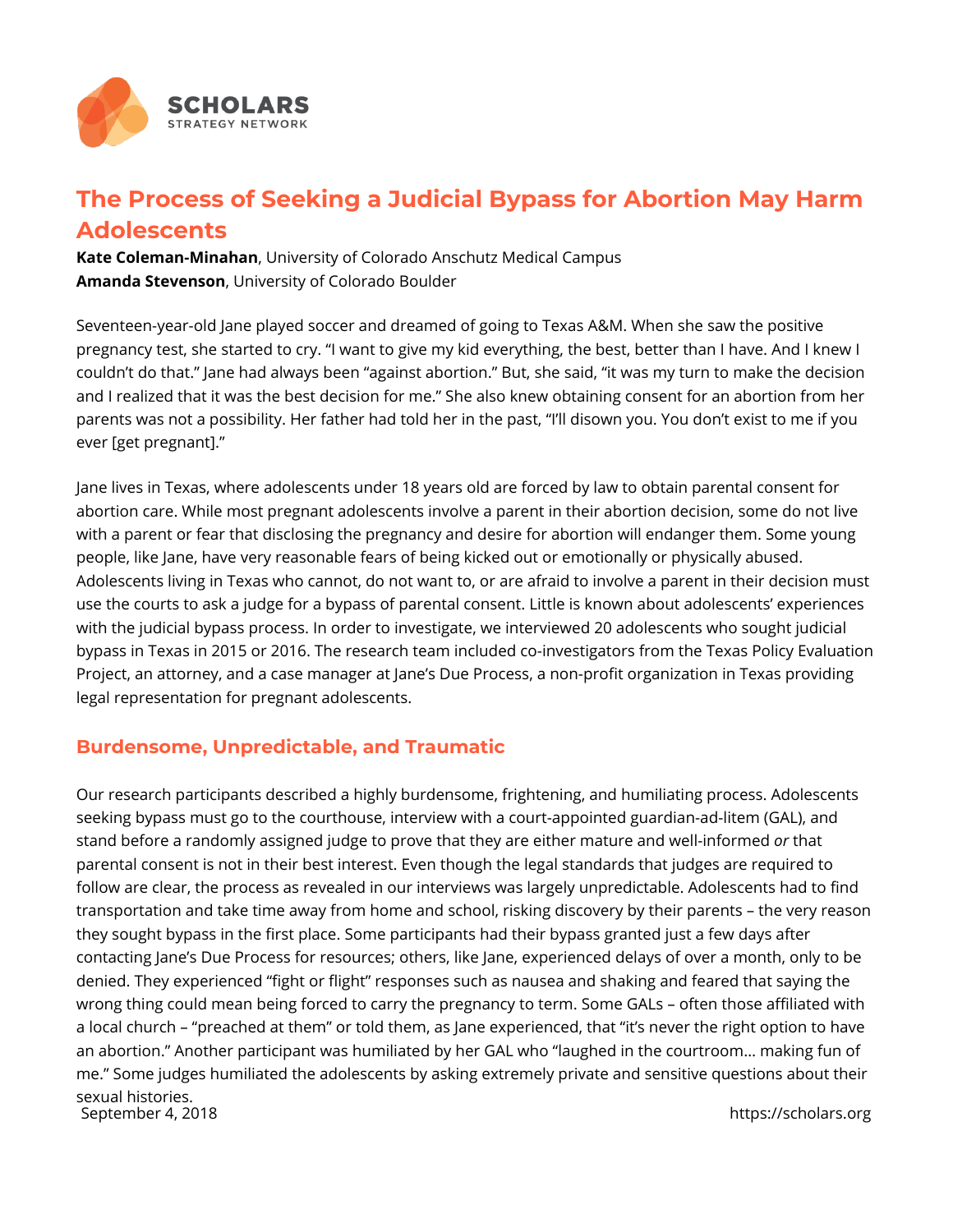Even before our participants started the bypass process, they anticipated and experienced abortion stigma from others, including friends and teachers – a major reason many chose to keep their decision private. Although the National Academies of Sciences, Engineering, and Medicine find that abortion is safe and not associated with psychological consequences, many participants feared physical or emotional harm from the abortion, often because they felt they should be punished for doing something that they were told by others – including GALs and even judges – was morally wrong. That authority figures could convince these young women that they alone deserved punishment for making sexual health choices is ironic, given that Texas rarely provides comprehensive sex education in public schools and denies access to contraception without parental consent.

Furthermore, the humiliation and shame caused by the judicial bypass process may cause lasting trauma. Other research has shown that adverse childhood experiences, stigma, and trauma are all associated with long-term consequences, including depression, anxiety, isolation, and hesitancy to seek health care. Although proponents of the judicial bypass process claim it protects adolescents from harm, it instead appears to cause harm. Our findings lead us to ask: Are parental involvement laws protecting adolescent health and well-being, or are they a tool for adults who oppose abortion rights to restrict access to abortion care and shame adolescents, particularly young women, for their sexuality?

## **Putting Adolescents' Health and Well-being First**

Allowing adolescents to make their own decisions about their bodies and futures and to choose who they want to involve in sexual health decisions protects their health and well-being. Our and others' research suggests that forcing young people to involve adults who may harm them, exposing them to humiliation and trauma through a judicial bypass, and potentially forcing them to carry a pregnancy to term is counterproductive and is not in the best interest of young women. Instead, we should:

- **Respect adolescent autonomy.** When adolescents express fear of emotional or physical abuse, they should be trusted and allowed to decide who to involve in their pregnancy decisions.
- **Ensure consistent application of bypass laws.** States that continue to force parental involvement must mandate that the process be free from GALs and judges' interjection of their personal opinions on abortion and provide a timely and effective remedy when they do.
- **Provide free and confidential access to the full range of contraceptive options to adolescents** so they may better control if and when they want to parent.
- **Give non-judgmental, confidential, accurate sexual health information.** Those who work with young people should follow the recommendations of organizations like the American Academy of Pediatrics and the American College of Obstetricians and Gynecologists.

Right before Jane's judge denied her bypass, Jane declared, "You guys keep telling me I'm not mature enough to make this decision and I don't know what I'm getting myself into, yet if I'm not mature enough to make a decision like this how am I mature enough to even have a baby and to go through the emotional and physical changes of having a kid?" Jane saw the illogic of the bypass system even as court officials refused to do so. If states like Texas truly want to protect young people from physical and emotional harm, accurate and stigmafree health education and a judicial system that truly respects the autonomy of adolescents must be ensured.

September 4, 2018 **September 4, 2018 https://scholars.org**